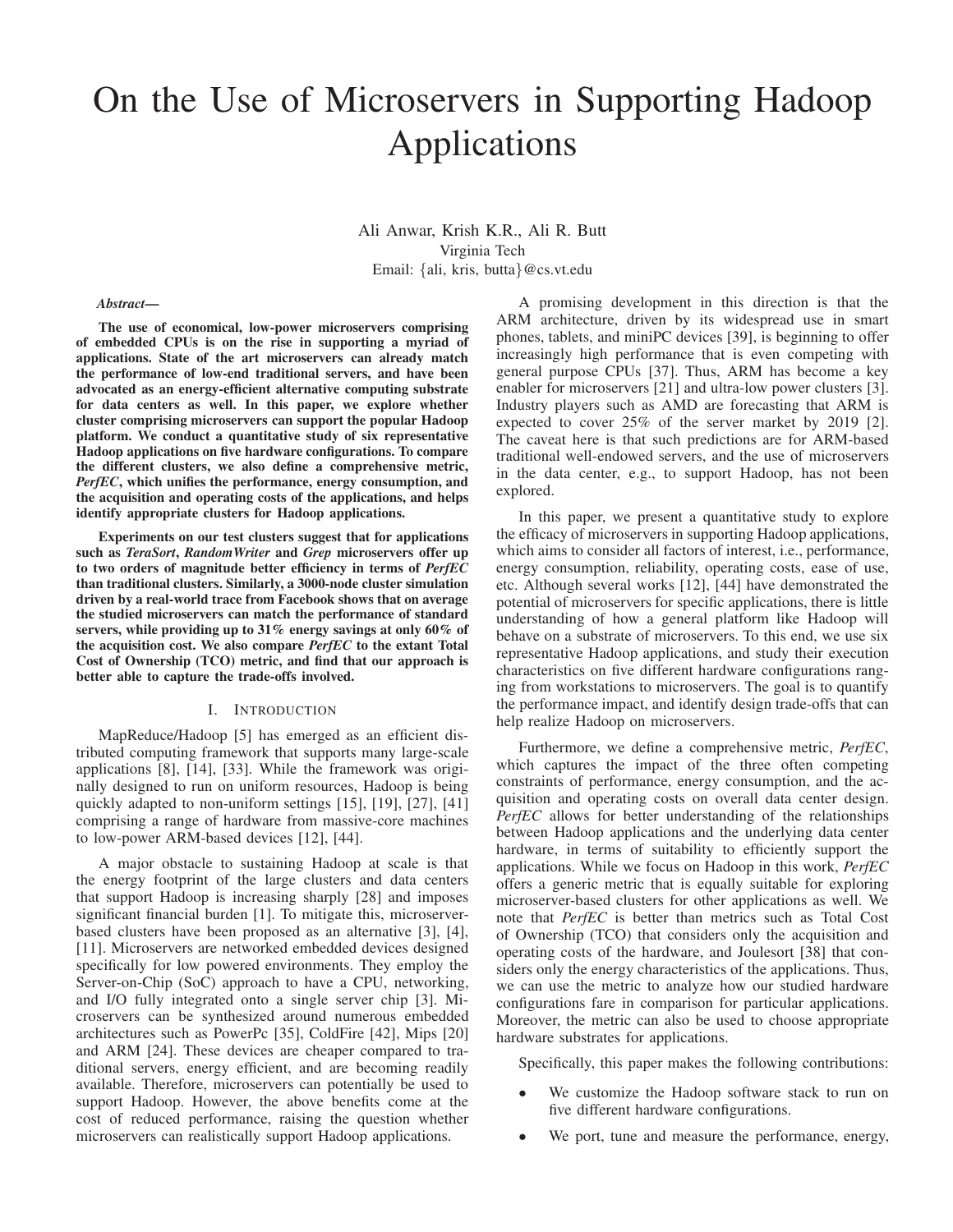and cost for six representative Hadoop applications on the studied hardware targets.

- We define a new metric, *PerfEC*, to understand the interactions between energy, cost, and performance characteristics of the studied applications and hardware targets.
- We employ *PerfEC* to identify the best hardware configuration for the studied applications.

We compared *PerfEC* with the extant TCO metric and find that our approach is better able to capture the trade-offs involved when studying microservers for supporting Hadoop applications. Our evaluation reveals that microservers can match or exceed the performance delivered by a traditional workstation setup for the studied applications at a fraction of energy consumption and cost. We also performed a simulation study driven by a 45-day trace of real world workload from a 3000-node Facebook cluster [10], and show that on average the studied microservers can match the performance of stateof-the-art standard servers, while providing up to 31% energy savings at only 60% of the acquisition cost.

## II. ENABLING TECHNOLOGIES

In this section, we present the background and enabling technologies for our study of the suitability of microservers for supporting Hadoop.

## *A. Hadoop*

Hadoop offers an open-source implementation of the MapReduce framework that provides machine-independent programming at large scale. All data in MapReduce is represented as key-value pairs [48]. Programmers specify user defined map and reduce functions to specify the operations to be performed on the key-value pairs. A pre-specified number of *Mappers* execute the map function on the distributed resources to processes the input data and generate intermediate data that is then consumed by *Reducers* that implement the reduce function to aggregate and consolidate the data. The process of sorting and transferring the output of the mappers to the reducers is known as the shuffle phase, and is automatically handled by the Hadoop runtime. A Hadoop cluster node consists of both compute processors and directly-attached storage. A small number of nodes (typically  $12 - 24$  [7]) are grouped together and connected with a network switch to form a rack. One or more racks form the Hadoop cluster.

Hadoop provides a *JobTracker* component that accepts jobs from the users and also manages the compute nodes that each run a *TaskTracker*. The data management is provided by the Hadoop Distributed File System (HDFS). The main functions of HDFS are to ensure that tasks are provided with the needed data, and to protect against data loss due to failures. HDFS uses a *NameNode* component to manages worker components called *DataNodes* running on each Hadoop node. HDFS divides all stored files into fixed-size blocks (chunks) and distributes them across DataNodes in the cluster. Moreover, the system typically maintains three replicas of each data block, two placed within the same rack and one on a different rack.

TABLE I. COST AND POWER SPECIFICATIONS OF STUDIED HARDWARE CONFIGURATIONS.

| Machine                   | Initial Cost<br>(USD) | Power<br>(Watts) |
|---------------------------|-----------------------|------------------|
| Raspberry Pi (+SD card)   | $40(+10)$             | $2 - 4$          |
| <b>MK908</b>              | 65                    | $2 - 4$          |
| WandBoard Quad (+HDD)     | $125 (+60)$           | $3-6(+8)$        |
| 2-socket Intel Xeon E5450 | 1200                  | 120-180          |
| 2-socket Intel Xeon E5620 | 3500                  | 180-300          |

#### *B. ARM-Based Microservers*

Microservers can be synthesized around numerous embedded architectures such as PowerPc [35], ColdFire [42], Mips [20] and ARM [24]. However, the ARM architecture is emerging as a promising enabler for microservers [21], mainly due to its low-power characteristics, cost, widespread use in mobile phones, tablets, and miniPC devices [39], and an increase in the offered performance.

ARM-based single to quad-core processors are already available, which can compete with general purpose CPUs [37]. Such cores are being explored also in the context of high performance computing [32] that has traditionally been the domain of massive multi-core systems. Moreover, the ARM processors continue to target low-power applications, and thus are designed with emphasis on not only reducing the idle power consumption but also the peak power consumption. Yet another important feature is the high reliability and MTTF, as ARM-based devices are often designed to support critical operations such as real-time control systems [39]. Consequently, as the performance of these microservers rises, they are increasingly becoming suitable substrates for supporting even the more rigorous of the data center demands.

Although most current ARM processors are 32-bit, AMD has already announced its first ARM Cortex A57 based system on chip (SoC), a 64-bit/8-core Opteron A1100 [2]. AMD is forecasting that ARM is expected to cover 25% of the server market by 2019 [2]. These developments are giving rise to solutions such as the recent self-contained, highly-extensible, ultra-low power cluster [3] that is based on microservers. Yet, the domain is only being initially explored and microservers have not been adopted by any key Hadoop data center operators at scale.

Table I lists the initial cost and energy consumption specifications of typical workstations to that of various ARM based microservers that we consider in this paper. We see that the microservers are order(s) of magnitude cheaper and consume much less power. The power-performance characteristics also vary, e.g., MK908 and Raspberry Pi both consume the same amount of power, i.e., 2-4 Watts, but Mk908 boasts of quad cores and can yield much higher performance than the single core of the Raspberry Pi. The devices vary in terms of disk and network I/O capabilities as well. Consequently, the studied microservers provide a rich exploration space for studying the impact of hardware configurations on Hadoop application performance.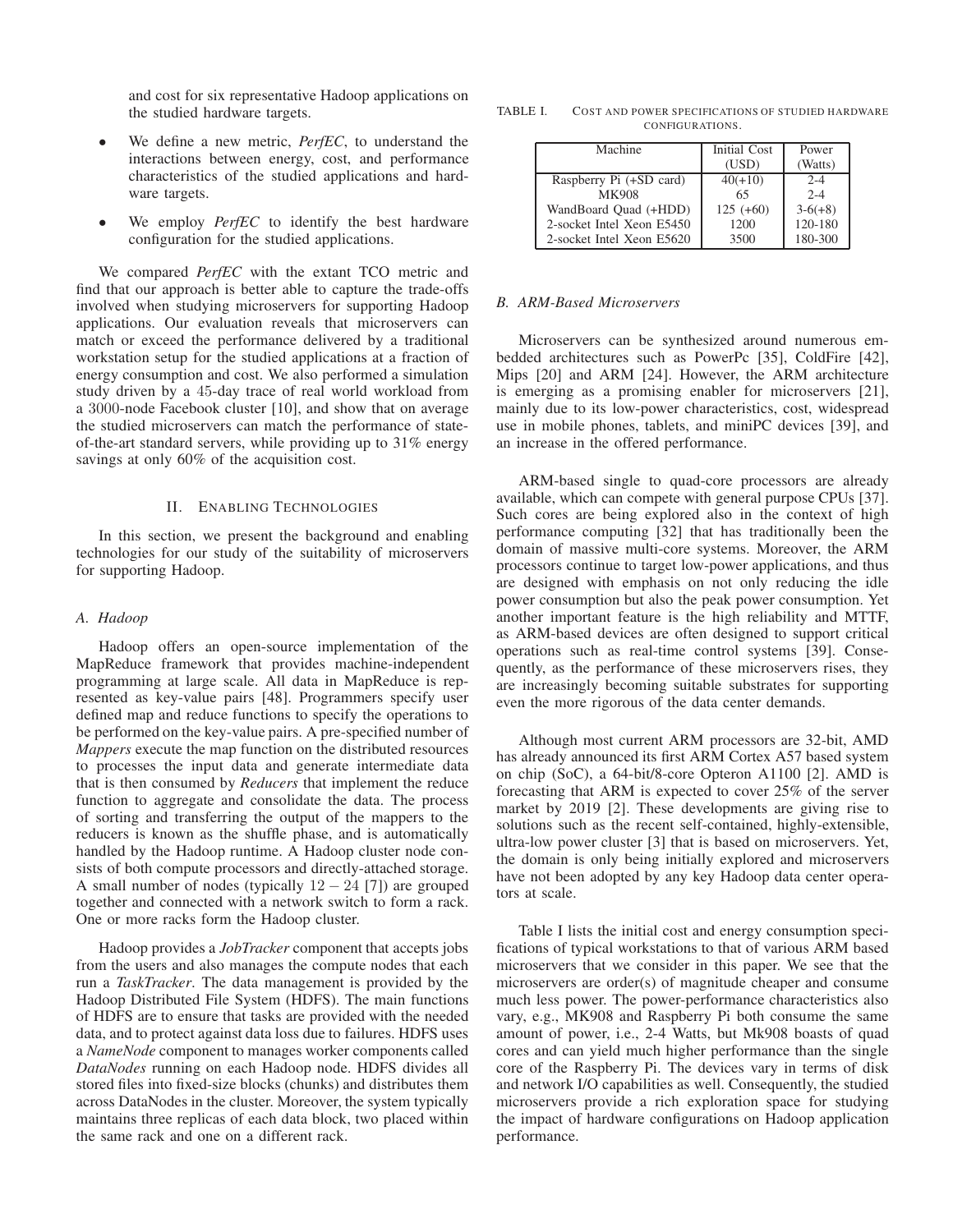## *C. Power Measurement*

The power consumption of a data center can be measured at three reference states: idle, under peak-usage, or a combination of the two [38]. Idle power shows the minimum energy overhead of operating a data center, while measuring peakpower is crucial for determining the vertical and horizontal scaling potential of a data center. Numerous tools such as power meters [6] and hardware performance counters [17] can be used to measure the idle and peak power of a machine. We use the Whatsup Pro [6] power meters sampled every two seconds to create a power consumption profile of an application under test.

# III. *PerfEC*: MEASURING PERFORMANCE, COST AND **ENERGY**

The emerging microserver architectures exhibit unique characteristics in terms of energy efficiency, performance, reliability and cost. This makes it challenging to match hardware to application needs and Service Level Agreements (SLA). To address this problem, we define a metric, *PerfEC*, to quantify how microservers would perform under Hadoop. *PerfEC* captures the energy consumption of a microserver, the cost of the microserver, and resulting performance achieved for the workload. In this work, we focus on applying *PerfEC* to Hadoop clusters, however, the metric can be easily adapted for use in general clusters as well and is not specific to Hadoop applications only.

*PerfEC* is unique from other metrics — such as TCO that captures the data center characteristics and joulesort [38] that captures application characteristics — as it strikes a balance between different factors by considering the cost associated with executing an application in a data center as well as the energy consumed during the execution of the application. We define the metric as follows:

$$
PerfEC = K \times \frac{P}{D \times E \times IC \times NC}
$$

where  $K =$  normalization constant;  $P = \frac{1}{t}$ , where t is the execution time of the application;  $E =$  total energy consumed by the application;  $D =$  Input data size;  $IC =$ initial cost of the hardware; and  $NC = n \times c_n$ , where *n* is the number of nodes and  $c_n$  is the cluster networking equipment cost amortized for each node.  $c_n$  further comprises the initial cost of the networking equipment such as routers and related hardware, as well as the operational cost of the networking equipment. The operational cost of the cluster networking equipment is not dependent on the type of device used, e.g., microservers or standard servers, and remains constant for the different clusters considered our study. A high value of *PerfEC* implies high overall efficiency. We take into account the time to completion for the job in  $P$  as it also captures the indirect costs [38] of running the job in a data center, e.g., physical space costs, cooling costs, etc. The reason for including the initial cost is that it is directly related to TCO, and allows us to subsume TCO into *PerfEC*.

The data size is included for the following reason. The number of mappers and reducers associated with a Hadoop job can be interpreted as expressing the hardware resources needed by the job. Moreover, the number of mappers and reducers required by a job depends on the input size. Thus, using input size in *PerfEC* helps to capture the specific Hadoop application demands. Similarly, the intermediate data size is also important. However, the amount of intermediate data created is not known beforehand and difficult to model. Fortunately, the impact of intermediate data can be captured indirectly; lower or larger amount of intermediate data will result in a shorter or longer job completion time, respectively, which is captured by the parameter P.

A limitation of *PerfEC* is that it depends on application characteristics, so it is not possible to predict the efficiency of a hardware configuration for a new application based on an already studied application. Furthermore, since we use the data size as an indication of an application's resource needs, we have to be careful not to interpret this factor as suggesting that using a small dataset size is better (given the inverse relationship to *PerfEC*).

Finally, the reliability of the system, especially at scales where failures are a norm and not an exception, is also crucial. Since microservers are typically designed for lowpower embedded applications, they tend to have much higher MTTFs than standard servers. However as mentioned earlier, microservers have not been studied in the context of large clusters and their true MTTF in such scenarios entail further study. Thus, we do not incorporate this factor into *PerfEC* yet. Nevertheless, MTTF can be incorporated by adding it as a multiplicand in the above formula (with  $K$  adjusted accordingly).

#### IV. EXPERIMENTAL CONFIGURATIONS

In this section, we first present the hardware configurations that we used in our study. Next, we describe how we ported Hadoop to run on the selected hardware. Then, we briefly describe the representative applications that we have considered in our exploration.

## *A. Cluster Setup*

Table II summarizes the hardware specifications, as well as the initial cost and power ratings, of five different type of nodes that we use to build test clusters in this work. Two of the configurations (E5450 and E5620) are based on traditional servers, while the remaining three comprise of different 32-bit ARM-based microservers, namely Raspberry Pi (RasPi) [41], MK908 [40], and WandBoard Quad (WBQuad). Each test cluster consists of five homogeneous nodes of the same type, except for RasPi that has ten nodes. The main difference between the MK908 and WBQuad microservers is the sequential disk access and network I/O rates as shown in Table III. WBQuad has a SATA connector along with two micro SD card slots and 1 Gbps network connection, whereas MK908 has built-in 8 GB NAND flash storage and only one slot for micro SD card with 100 Mbps network connection.

For cluster networking, we used a NETGEAR 48-Port 10/100 Smart switch that draws 12–14 Watts. Furthermore, we use Hadoop version 1, and execute both the JobTracker and NameNode on a separate high-end machine. The energy, cost and other values of this machine have been properly accounted for in the presented *PerfEC* values for each considered cluster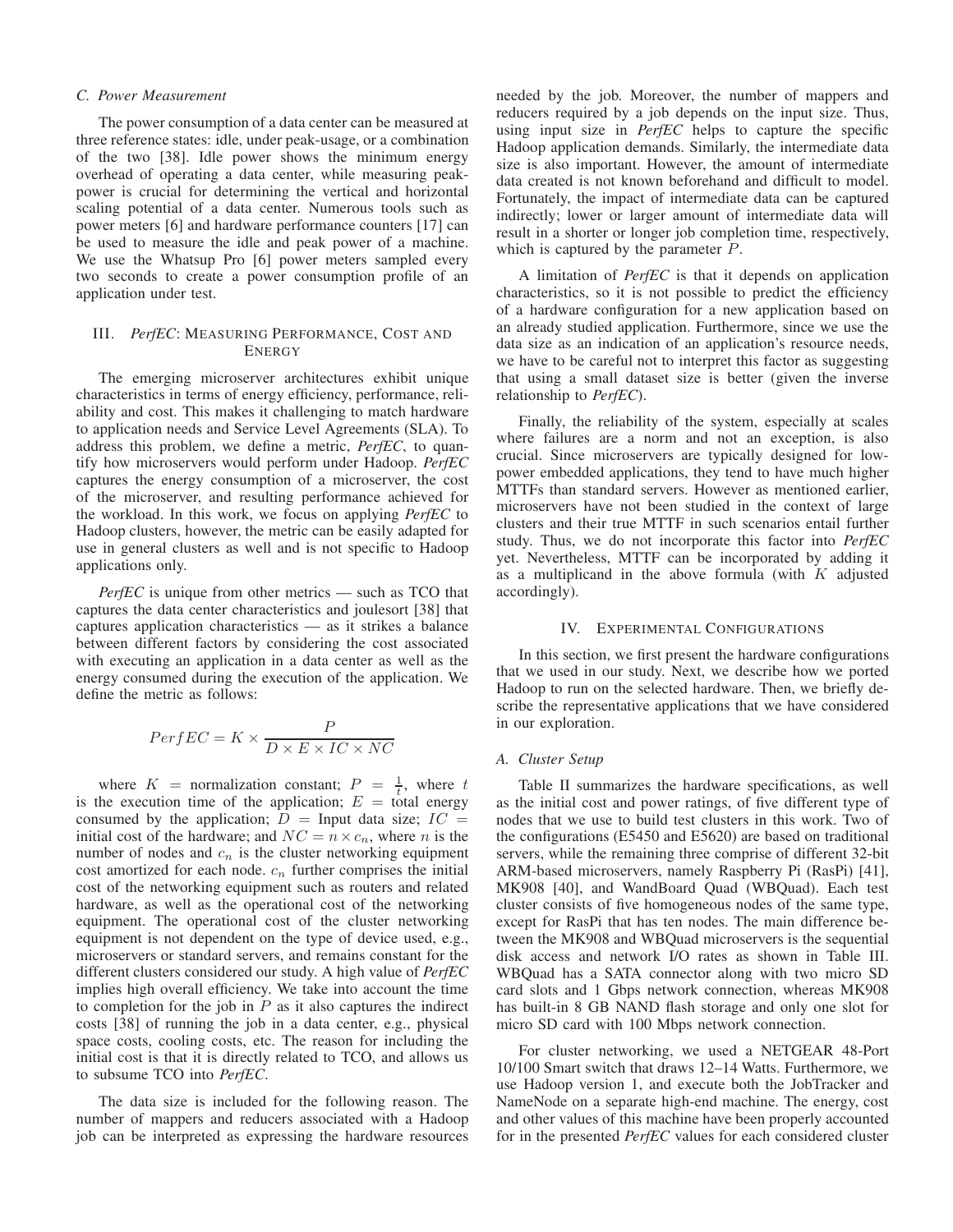| Hardware           | <b>CPU</b>                   | Cores/         | <b>DRAM</b> | Cache                | Cost        | Power      |         |
|--------------------|------------------------------|----------------|-------------|----------------------|-------------|------------|---------|
|                    |                              | <b>Threads</b> |             |                      | $(\$)$      | (Watts)    |         |
| $RasPi (+SD card)$ | ARM1176JZF-S @ 700 MHz       | 1/1            | 512 MB      | 128 KB L2            | $40 (+10)$  | $2 - 4$    |         |
| MK908              | ARM Cortex A-9 @ 1.6 GHz     | 4/4            | $2$ GB      | 1 MB L2              | 65          | $2 - 4$    |         |
| WBOuad (+HDD)      | ARM Cortex A-9 @ 1.0 GHz     | 4/4            | $2$ GB      | 1 MB L2              | $125 (+60)$ | $3-6 (+8)$ |         |
| E5450              | Dual-Socket Intel Xeon E5450 | 8/8            | 16 GB       | 12 MB L <sub>2</sub> | 1200        | 120-180    |         |
|                    | @ 3.0 GHz                    |                |             |                      |             |            |         |
| E5620              | Dual-Socket Intel Xeon E5620 |                |             | 8/16<br>48 GB        | 12 MB L3    | 3500       | 180-300 |
|                    | @ 2.8 GHz                    |                |             | & 4 MB L2            |             |            |         |

TABLE II. SPECIFICATIONS OF THE HARDWARE CONFIGURATIONS CONS IDERED IN OUR STUDY.



Fig. 1. Single-node Hadoop performance on Ubuntu vs. PicUntu. The dataset size is 250 MB

configuration. Our comparison focuses on the performance of Hadoop applications, and running the Hadoop management components on a separate machine ensures that the impact of node hardware on the application performance is highlighted. Moreover, this also implies that the reported comparison for the applications will hold for newer versions of Hadoop, such as YARN [43], as well.

## *B. Software Porting and Tuning*

The microservers have limited storage and memory, so it is not feasible [26] to run out-of-the-box Hadoop on them. In the following, we describe how we ported the software to execute Hadoop on the microservers and fine tuned its performance.

*1) MK908 Microserver:* MK908 is a MiniPC device and runs Android OS as default. Although there has been work done to port Hadoop on Android [34], the open source implementation of Hadoop does not support Android. Therefore, we first ported embedded Linux to MK908, which required crosscompiling the bootloader, kernel and adapting the root file system (RFS). The resulting binaries were then copied to the built-in NAND of MK908 using the "flash" tool provided by the manufacturer. We also configured the bootloader to mount the RFS either from the NAND flash or the micro SD card at runtime.

We tested two different Linux distributions, Ubuntu 13.10 [36] and PicUntu 4.4.3 [25] both with 3.13.1-armv7-x9 kernel, to determine the one that works best for the microserver. Figure 1 shows the single-node

| TABLE III. | DISK AND NETWORK I/O RATES OBSERVED FOR THE            |
|------------|--------------------------------------------------------|
|            | STUDIED HARDWARE USING LARGE DISK READ/WRITE AND iperf |
|            | BENCHMARKS, RESPECTIVELY.                              |

| Hardware | Read BW | Write BW | Network BW |
|----------|---------|----------|------------|
|          | (MB/s)  | (MB/s)   | (MB/s)     |
| RasPi    | 18      |          |            |
| MK908    | 17      | 8.5      | 9.25       |
| WBOuad   | 40      | 39       | 93         |
| E5450    | 40      | 39       | 95.25      |
| E5620    |         | 68       | 99.4       |

performance of four representative Hadoop applications under the two distributions. We observe that for the MK908, PicUntu performs better and selected it for our tests.

*2) WBQuad Microserver:* For WBQuad, the manufacturer provides an Android OS as well as Ubuntu distribution for the microserver. Even though WBQuad has a SATA connector, the default OS does not support mounting the RFS from a SATAattached hard disk drive (HDD). According to the instructions provided by the manufacturer [49], RFS over SATA can be enabled using hardware rewiring (removing two resistors and placing one resistor back at the bottom side of the WBQuad at the cost of voiding the warranty). Instead, we chose to cross-compile for the WBQuad with a custom bootloader. This allowed us to change the boot parameters and mount the RFS directly from a SATA HDD. Similarly as for the MK908, we tested and chose PicUntu for WQBand as well.

*3) RasPi Microserver:* For RasPi, we used the default distribution provided by the manufacturer, Pidora, which is a Fedora Remix optimized for the Raspberry Pi with Linux kernel version 3.6.11. The RasPi has limited memory and fairly small computing power, so launching the TaskTracker and the DataNode processes on the same RasPi node did not succeed. To overcome this, we used a larger 10-node RasPi cluster: One node as JobTracker; one as NameNode; three as DataNodes; three with one mapper each; and two with one reducer each.

#### *C. Studied Hadoop Applications*

In the following, we describe six applications from the well-known Hadoop HiBench Benchmark Suite [22], which we have used in our study. These applications are representative of typical Hadoop workloads.

*RandomWriter:* is a map-only application where each map task takes as input the name of a file and writes random keys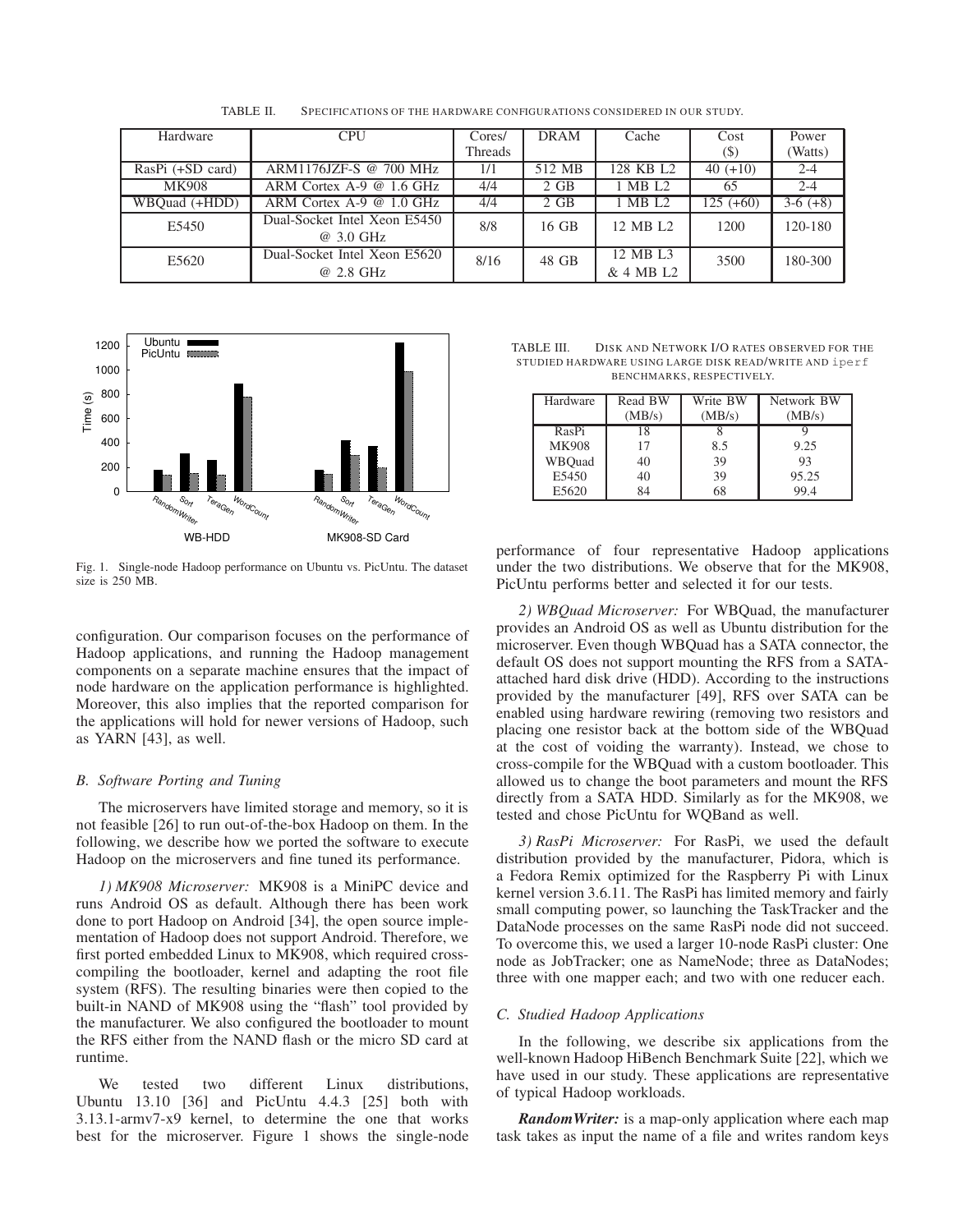

Fig. 2. Energy consumed (kilojoules, log scale) by the studied hardware configurations under Hadoop Workloads.

and values to the file. There is no intermediate output, and the reduce phase is a identity function.

*TeraGen:* generates a large number of random numbers, and is typically used for driving sorting benchmarks. This is a also a map-only application and does not take any input.

*WordCount:* counts the frequency of all the different words in the input. The map task simply emits  $(word, 1)$  for each word in the input, a local-combiner computes the partial frequency of each word, and the reduce tasks performs a global combine to generate the final result.

Sort: performs a sort of the input. A mapper is an identity function and simply directs input records to the correct reducer. The actual sorting happens thanks to the internal shuffle and sort phase of MapReduce, thus the reducer is also an identity function.

*TeraSort:* performs a scalable MapReduce-based sort of input data. It first samples the input data and estimates the distribution of the input by determining r-quantiles of the sample  $(r$  is the number of reducers). The distribution is then used as a partition function to ensure that each reducer works on a range of data that does not overlap with other reducers. The sampling-based partitioning of data also provides for an even distribution of input across reducers. The sorting is achieved similarly as in *Sort*.

*Grep:* searches for all occurrences of a pattern in a collection of documents. Each mapper reads in a document, and runs a traditional "grep" function on it. The output size depends on the number of occurrences and can range from zero to the size of the input. A reducer in grep is simply an identity function, so this is also a map-only application.

#### V. EVALUATION

In this section, we present the results of running six representative applications — chosen from well-known Hadoop/MapReduce works [10], [22], [46] (Section IV-C) on the cluster configurations of Section IV.

## *A. Measurements on Real Clusters*

*1) Energy Consumption:* Figure 2 shows the energy consumed under different cluster configurations when running the studied applications. We measured the energy using Whatsup Pro [6] power meters that were sampled every two seconds. Note that as shown in Table I, the idle power ratings of the microservers is significantly less than that of the traditional servers. So including idle power in the energy consumption would have given unfair advantage to the microservers. To address this, we only report the energy consumed by a cluster when Hadoop jobs are running on it, and factor out the idle power. This provides for a more fair comparison between the servers.

We observe that the energy consumed by WBQuad and MK908 is just a fraction of that consumed by the traditional servers. Across all applications, WBQuad and MK908 consume 88.8% and 93.3% less energy than E5620, respectively. This is promising. However, the importance of selecting an appropriate microserver is highlighted by the case of RasPi, where the total energy consumed for the studied workloads is  $5\times$  that of E5620. This is because, even though RasPi consumes much less power than the traditional servers, the applications also take much longer on the RasPi setup to complete due to reduced performance, hence consuming more energy overall.

*2) Performance Comparison:* In our next experiment, we measure the execution time of the studied applications on our cluster configurations. Figure 3 shows the execution time and normalized *PerfEC* with respect to the case of E5620 using a 2 GB dataset. The RasPi results are shown separately in Figure 4, as this cluster had 10 much-slower nodes resulting in higher execution time. As observed in the figures, *PerfEC* was accurately able to capture the suitability of the servers. For example, RasPi has very low values for *PerfEC* indicating that it is not a suitable substrate due to its unacceptably low performance that negates its benefits of low cost and energy saving ability.

Similarly, consider the case of E5620 that has the least execution time but has high energy consumption and initial cost. Thus, it is not a efficient compute substrate for the applications. We observe that the corresponding value of *PerfEC* for E5620 is lower than the microservers, correctly suggesting that this server is not efficient overall for the studied workloads.

Next, we studied the impact of dataset size on *PerfEC*. For this experiment, MK908 and RasPi were unable to support test cases of larger than 2 GB due to limited resources, thus we do not include them in the results shown in Figure 5. We see that *PerfEC* is not constant as data size is varied for the applications, indicating the metric's ability to distinguish the hardware configuration that can achieve the best combination of performance, energy, and cost for the workload.

Further analysis revealed that Hadoop applications need larger network provisioning as both file system I/O operations and MapReduce operations are dependent on the network connectivity. We find that for I/O-intensive applications—such as *TeraGen*, *RandomWriter*, and *Grep*—the overall execution time on WBQuad is 44% and 19% slower than E5620 and E5450, respectively. On the other hand, for CPU-intensive applications, WBQuad exhibit even lower comparative performance. In spite of performance loss, WBQuad has a higher *PerfEC*, because the energy consumption and the initial cost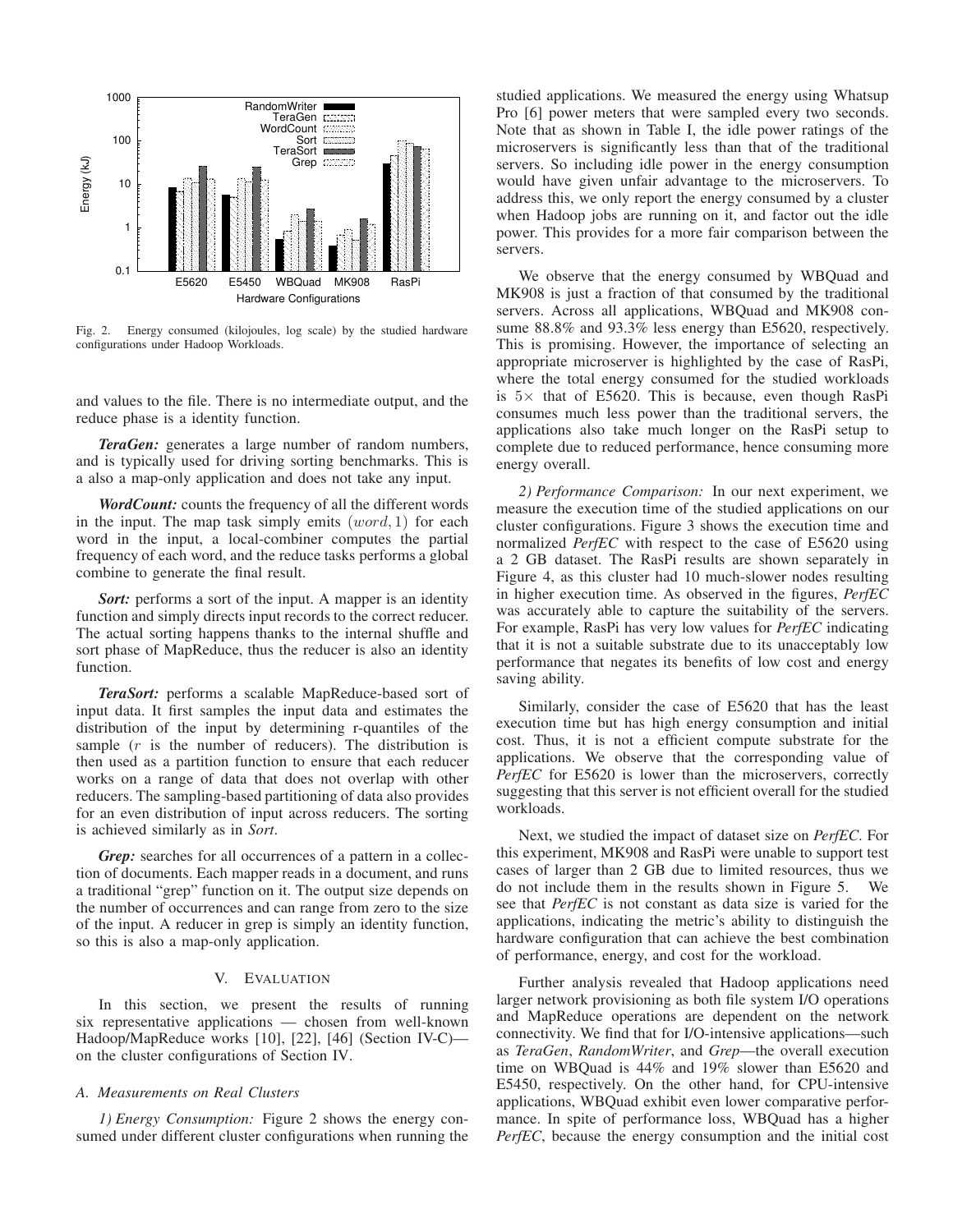

Fig. 3. Performance and *PerfEC* of different Hadoop applications on the studied clusters. Dataset used is 2 GB.

of WBQuad is significantly lower than the other two servers. However, we can potentially mitigate the performance loss by employing a higher number of WBQuad servers, and yet can realize energy and cost savings. This is why, by considering the holistic efficiency, the *PerfEC* metric favors this microserver over the traditional server. One caveat here is that a larger number of microservers would entail more networking equipment, related costs and energy consumption, thus these additional costs should be considered while calculating *PerfEC*; a simple linear relationship should not be assumed.

### *B. Large Cluster Simulation Results*

A challenge that we face when comparing the different clusters is how to study how other components such as networking and large data sizes will interact with the servers



Fig. 4. Performance and *PerfEC* of different Hadoop applications running on 10-node RasPi cluster. Dataset used is 2 GB.

as the cluster size increases. So in our next set of experiments,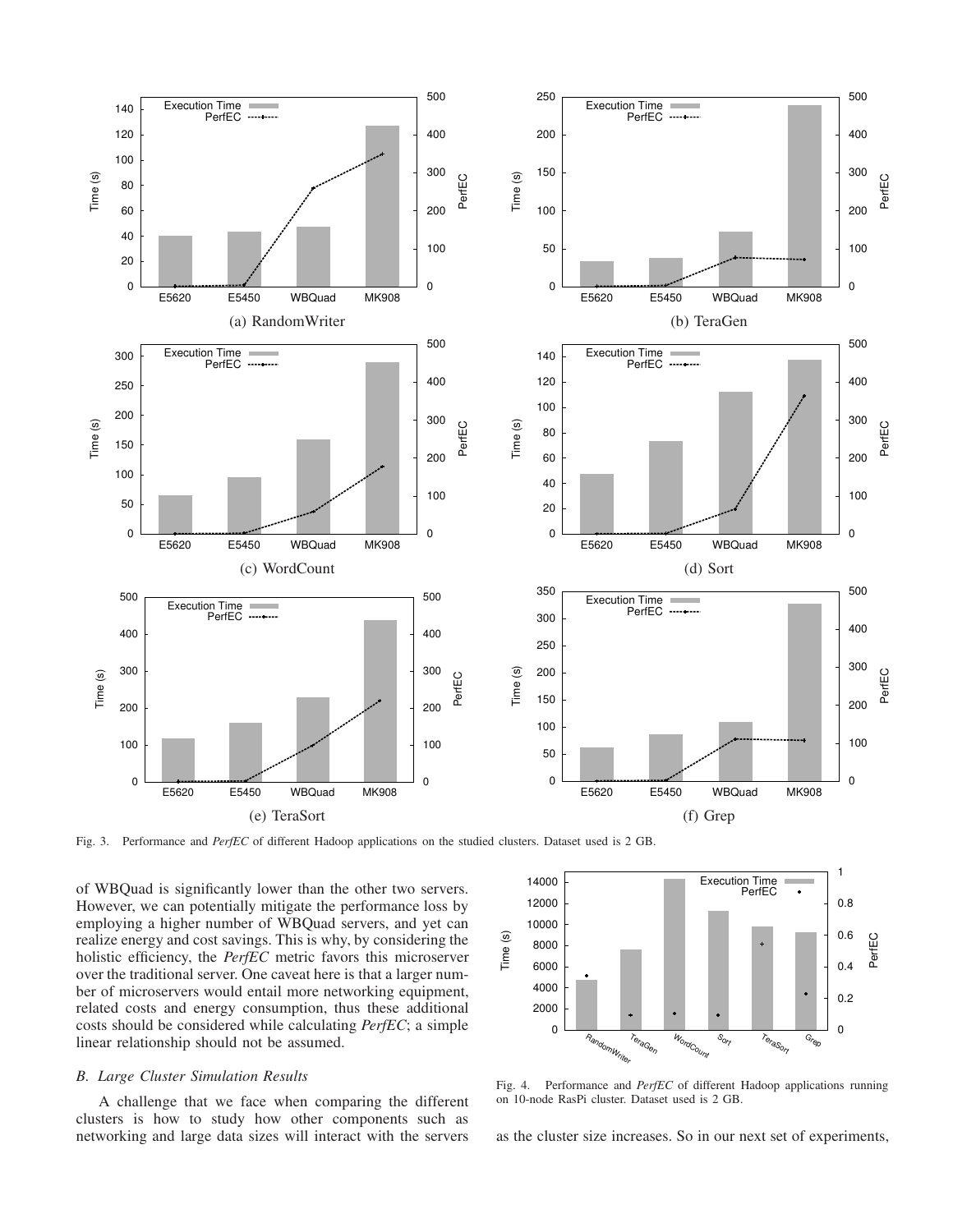

Fig. 5. Performance and *PerfEC* of different Hadoop applications running on WBQuad and traditional clusters, with increasing dataset sizes.

we simulated four large setups to explore how the studied configurations will perform at scale. To this end, we leveraged our MRPerf simulator [46], which has been extensively used to study the impact of data placement, networking, and application characteristics on overall Hadoop application performance [45]–[47]. We also validated the microserverbased simulations using our small testbed and found that the simulation results were within 5% of the actual results.

We considered clusters with: 3000 nodes of E5620, 3000 nodes of E5462, 3000 nodes of WBQuad, and 6000 nodes of WBQuad (WBQuadx2). We chose a multi-rack tiered-topology with 24 nodes per rack, and in our estimation factored in the extra networking costs related to the larger WBQuadx2 setup as well. We assume a locality-aware scheduler with minimal cross-rack traffic.

We used a 45-day (from Oct. 1 to Nov. 15, 2010) Hadoop job trace from the primary 3,000-machine Facebook production cluster [9]. The trace contains detailed information about more than 1 million jobs and the associated input, intermediate and output data size, job completion time, time taken for map and reduce phase, and the number of tasks involved in a job.

Figure 6 shows the execution time and *PerfEC* normalized to that of E5620 for the four simulated clusters. We find that *PerfEC* for WBQuad is  $8 \times$  that of E5620 and E5450, but the execution time is  $14\times$  and  $7\times$  of E5620 and E5450, respectively. Similarly as in the real testbed case, *PerfEC* is higher for WBQuad due to its significantly cheap cost and low energy consumption. Therefore, we see that under WBQuadx2, where we doubled the number of WBQuad nodes, the performance degradation reduced to  $2.6\times$  that of E5620,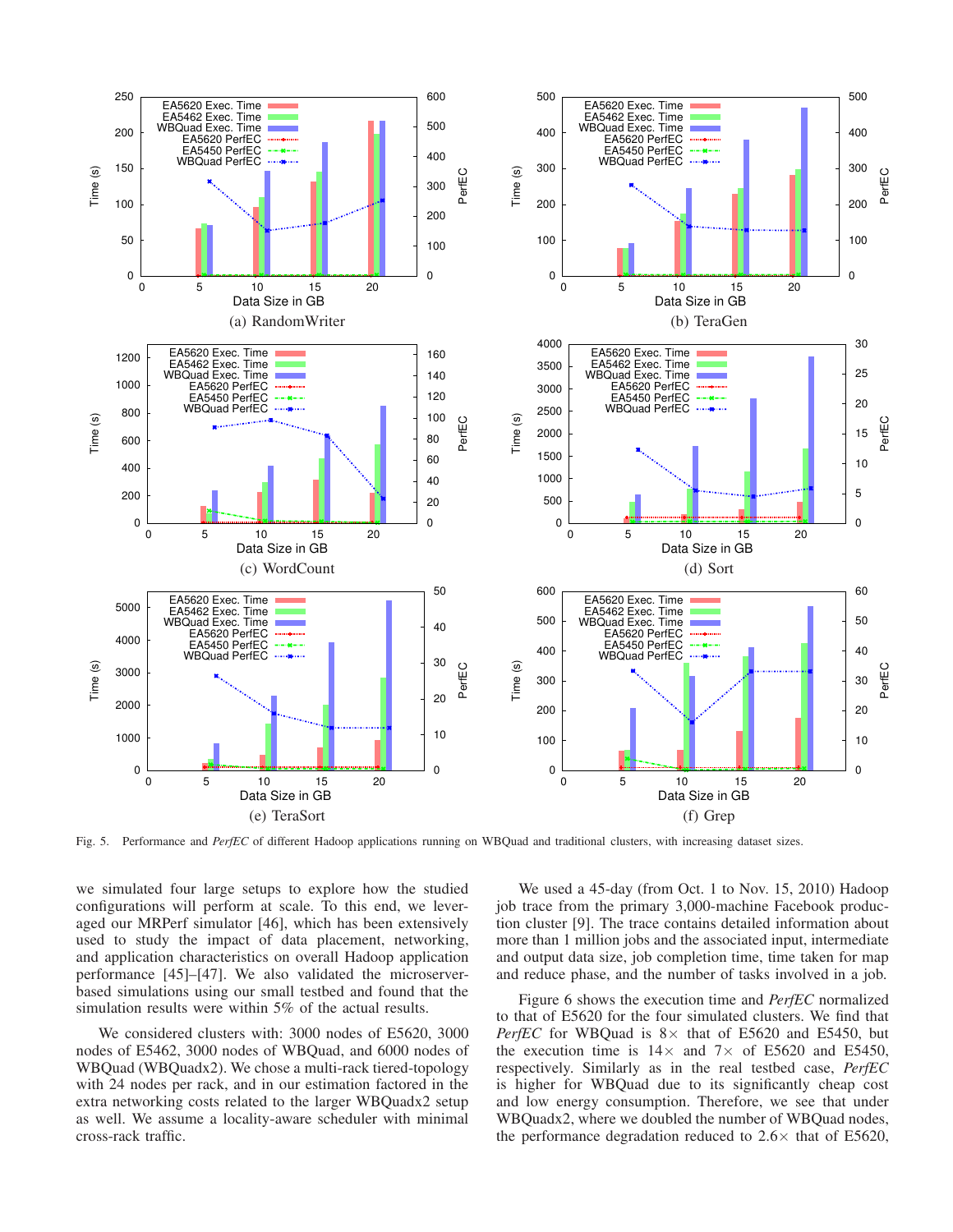

Fig. 6. Performance and *PerfEC* comparisons for the simulated large cluster.

TABLE IV. COMPARISON OF TCO AND *PerfEC*.

| Machine  | <b>TCO</b> | 1/TCO  | PerfEC |
|----------|------------|--------|--------|
| E5620    |            |        |        |
| E5450    | 1.0245     | 0.9760 | 0.7056 |
| WBOuad   | 0.3256     | 3.0711 | 8.5194 |
| WBQuadx2 | 0.1291     | 7 74   | 13.315 |

but still offered 89% lower energy consumption at 90% less initial cost compared to E5620. This is promising, as it indicates that horizontal scaling of microservers can offer overall high efficiency as well as match the performance of traditional servers, provided networking equipment can scale at reasonable cost (e.g.,  $\leq$  linear). In fact, we repeated the experiment with  $6\times$  WBQuad nodes than E5620, and matched the performance with 31% energy consumption at 60% of the initial cost of E5620.

## *C. Evaluation of PerfEC*

In our next experiment, we compare the efficacy of *PerfEC* by comparing it with the extant TCO [16] metric. For this test, we used our simulation setup driven by the 45-day trace as described earlier. Table IV shows the values for *PerfEC* and TCO normalized to that of E5620 for all the studied clusters. Given that a lower value of TCO is desirable unlike *PerfEC* where a larger value is desirable, the table also shows  $1/TCO$ for comparison. We observe that TCO predicts the efficiency of WBQuadx2 to be more than double that of the WBQuad, which is not the case in reality. Furthermore, TCO is not able to properly distinguish between the E5620 and E5450 (TCO of E5450 is predicted to be just 2.5% higher to that of E5620), even though a clear difference is observed in performance and other measurements. In contrast, *PerfEC* was able to capture the differences between the servers realistically and in line with measured performance, energy, cost. For instance, for the given workloads the value of *PerfEC* for E4550 is only 70% of that for E5620. We also compared *PerfEC* with JouleSort [38]. However, JouleSort is not directly comparable to *PerfEC* as JouleSort only provides the SortRecords/Watt and lacks other factors such as cost of the equipment, scalability, and the ability to capture other applications besides sort. Thus, *PerfEC* is a viable metric that subsumes or exceeds the ability of existing metrics such as TCO.

#### VI. RELATED WORK

A number of works, such as Green Hadoop [18] and energy aware scheduling on MapReduce jobs [50], have focused on reducing the operational cost of data centers. Similarly, Nan Zhu et al. [51] aim to tame the peak power consumption in a MapReduce cluster by using adaptive power regulation. Although we share with these works the consideration of energy consumption, our study is novel and different in its focus on evaluating the suitability of microservers to support Hadoop applications.

Much recent research investigates the possibility of building clusters with ARM CPUs. Irdis-pi cluster [13] consists of 64 Raspberry Pi Model B nodes each equipped with a 700 MHz ARM processor, and is used for educational applications. FAWN [3] considers low-power embedded CPUs to develop a key-value store. Luarra Keys et al. [29] has used embedded and mobile devices to find energy efficient building blocks for data centers to support Dryad [23]. These works are complementary to ours in terms of exploring new usecases for microservers, but differ in that we focus on the Hadoop platform.

A broadband embedded computing system for MapReduce [27] is perhaps the closest to our work, as it also uses microservers for Hadoop. But the main focus of their work is to design a heterogeneous cluster to combine cloud computing with distributed embedded computing.

Finally, ours is the first work that combines the factors that affect data center design and selection of appropriate microserver architectures into a comprehensive metric that considers performance, energy consumption, and cost. Other researches [30], [31] that propose to improve the performance of Hadoop under heterogeneous environment are complementry to our findings and can co-exist with our work.

#### VII. CONCLUSIONS

We investigated whether microservers provide a suitable substrate for supporting Hadoop. For this purpose, we proposed a unique metric, *PerfEC*, to calculate the performance, overall cost and energy consumed when executing an application on a particular microserver. Using this metric, we studied six Hadoop applications on three different microservers and two traditional servers.

Our analysis using a real testbed revealed that for applications such as *TeraGen*, *RandomWriter* and *Grep*, microservers can yield two orders of magnitude better efficiency in terms of *PerfEC* than traditional servers. Similarly, simulation results for a large cluster also verified our findings. This initial study bode well for microservers supporting Hadoop. Finally, we compared *PerfEC* with the extant TCO metric and showed that *PerfEC* is better able to capture the trade-offs involved when studying microservers for supporting Hadoop applications.

#### ACKNOWLEDGMENT

This work is sponsored in part by the NSF under the CNS-1016793, CCF-0746832, CNS1422788 and CNS1405697 grants.